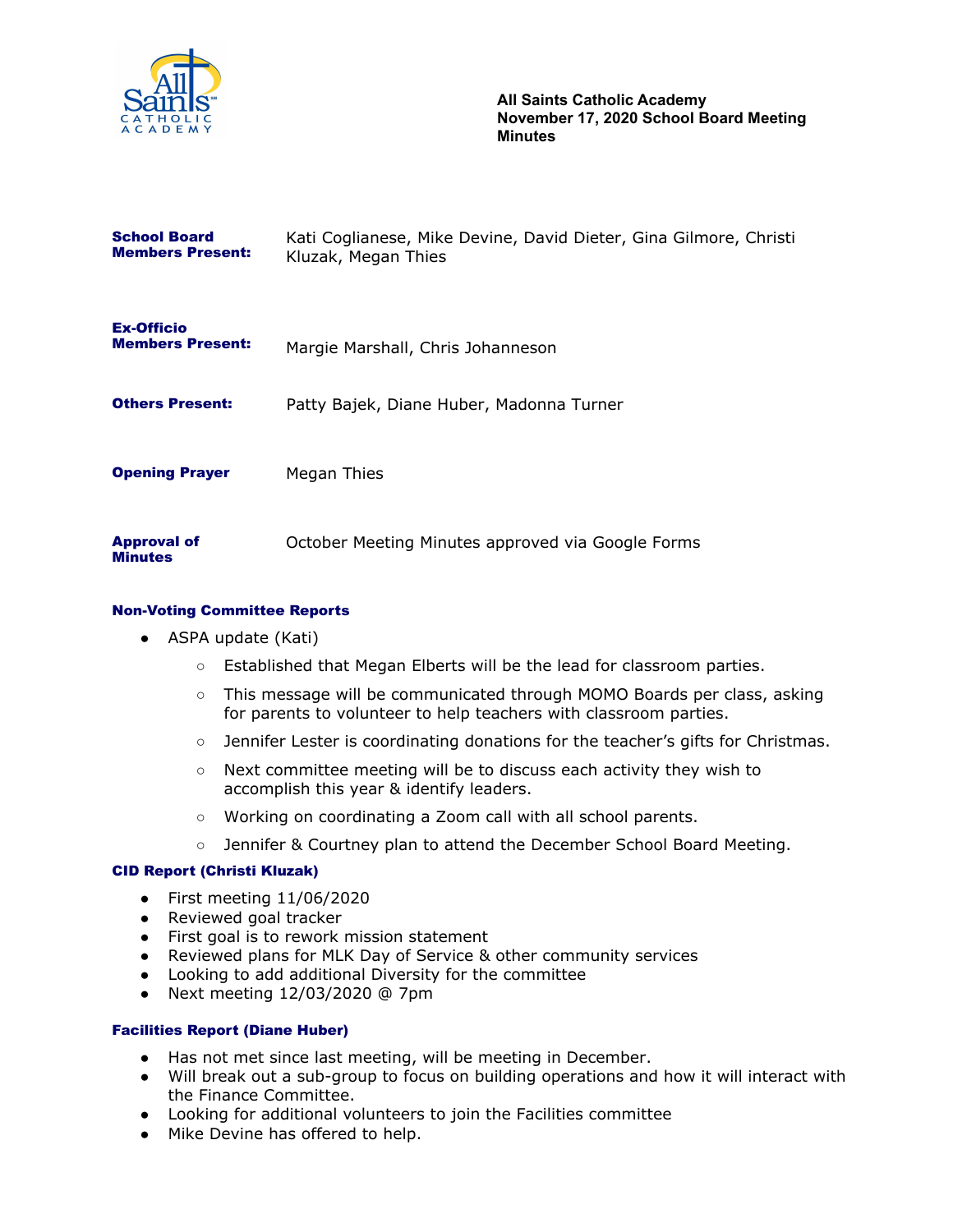

**All Saints Catholic Academy November 17, 2020 School Board Meeting Minutes**

## Marketing Report (Megan Thies)

- Volunteer drive verbiage drafted for the committees. Will be reaching out to all committee heads to ensure it meets their needs
- MOMO Boards:
	- o Currently up and running at each grade level
	- o People sign up in the younger grades with newer families
	- o Theme of inconsistent discussions
	- o Will be reaching out to Parents to let them know about the boards and notification options – Social Media, Teachers, SchoolSpeak
	- o Content will be pushed out more and promoted i.e. ASPA questions and teacher gifts
- DDA 2021:
	- o Katy Mauer & Christine Shaw attended their last meeting to discuss thoughts/opportunities for the 2021 DDA
	- o They will be writing a script for all the parents calling to promote
	- o Working on a format to track all the sponsorships (i.e. contact name, number, script, conversational details). Marketing team will be connecting with them during the summer and touching base.
- Be the Light Campaign:
	- o How can we as ASCA bring the light to our community
	- o Kick off just before Advent advent lights that will be colored by students with tea lights to hang in the windows. Working with Mrs. Breuning for the candles.
	- o Reaching out to organizations that are in need and need to have the light brought to them – *Partnership to be developed with Catholic Identity/Diversity Committee & ASPA*
		- **Nursing Homes**
		- Hines VA
		- **Edwards Hospital**
- Promotion of ASCA's in person success & key measures taken to ensure a safe & clean environment.
	- o Mr. Lindgren video is coming soon highlighting the school safety
	- To be sent out on all platforms: social media, website, & teachers.
	- o Creating an Infographic highlighting:
		- # Days in-person learning
		- Health & Safety protocols
		- New family testimonials New Parent and then current student regarding their new friend

### Pastor Report (Fr. Paul)

● No report

# Principal Report (Margie Marshall)

- Booster-thon "Turkey Tango" tomorrow (11/17/2020):
	- new goal for the Children of 24k and will provide a movie day for each class.
- Interim principal, Cyndi Collins:
	- Has met with the ASCA Teachers.
	- $\circ$  Communication plans in place with Margie plus on-site support with Diane, Patty and Maryanne.
	- No definitive date as of now for Margie's departure.
- Return to school after Christmas Break:
	- Dr. Boyle has not communicated anything at this time.